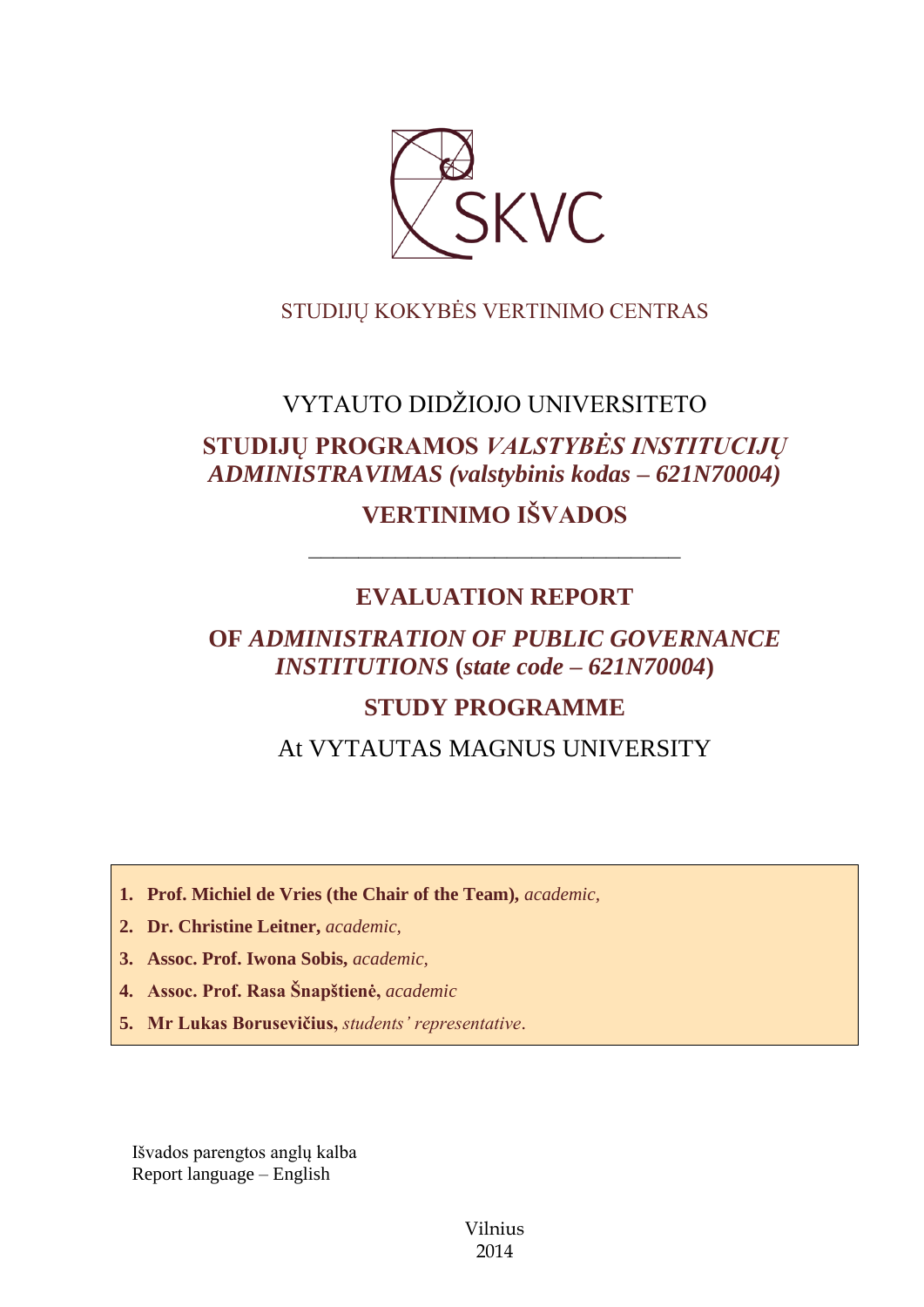| Studijų programos pavadinimas                           | Valstybės institucijų administravimas                                                             |
|---------------------------------------------------------|---------------------------------------------------------------------------------------------------|
| Valstybinis kodas                                       | 621N70004                                                                                         |
| Studijų sritis                                          | Socialiniai mokslai                                                                               |
| Studijų kryptis                                         | Viešasis administravimas                                                                          |
| Studijų programos rūšis                                 | Universitetinės studijos                                                                          |
| Studijų pakopa                                          | Antroji                                                                                           |
| Studijų forma (trukmė metais)                           | Nuolatinė (2)                                                                                     |
| Studijų programos apimtis kreditais                     | <b>120 ECTS</b>                                                                                   |
| Suteikiamas laipsnis ir (ar) profesinė<br>kvalifikacija | Viešojo administravimo magistras                                                                  |
| Studijų programos įregistravimo data                    | Lietuvos Respublikos švietimo ir mokslo<br>ministro 2007 m. vasario 19 d. įsakymu<br>Nr. ISAK-225 |

## **DUOMENYS APIE ĮVERTINTĄ PROGRAMĄ**

### **INFORMATION ON EVALUATED STUDY PROGRAMME**

–––––––––––––––––––––––––––––––

| Title of the study programme.                          | <b>Administration of Public Governance</b><br><b>Institutions</b>                                                                                              |  |  |
|--------------------------------------------------------|----------------------------------------------------------------------------------------------------------------------------------------------------------------|--|--|
| State code                                             | 621N70004                                                                                                                                                      |  |  |
| Study area                                             | <b>Social Sciences</b>                                                                                                                                         |  |  |
| Study field                                            | <b>Public Administration</b>                                                                                                                                   |  |  |
| Type of the study programme                            | University studies                                                                                                                                             |  |  |
| Study cycle                                            | Second                                                                                                                                                         |  |  |
| Study mode (length in years)                           | Full-time (2 years)                                                                                                                                            |  |  |
| Volume of the study programme in credits               | 120 ECTS                                                                                                                                                       |  |  |
| Degree and (or) professional qualifications<br>awarded | Master of Public Administration                                                                                                                                |  |  |
| Date of registration of the study programme            | 19 <sup>th</sup> February 2007, under the order of the<br>Minister of the Ministry for Education and<br>Science of the Republic of Lithuania No.<br>$ISAK-225$ |  |  |

© Studijų kokybės vertinimo centras

The Centre for Quality Assessment in Higher Education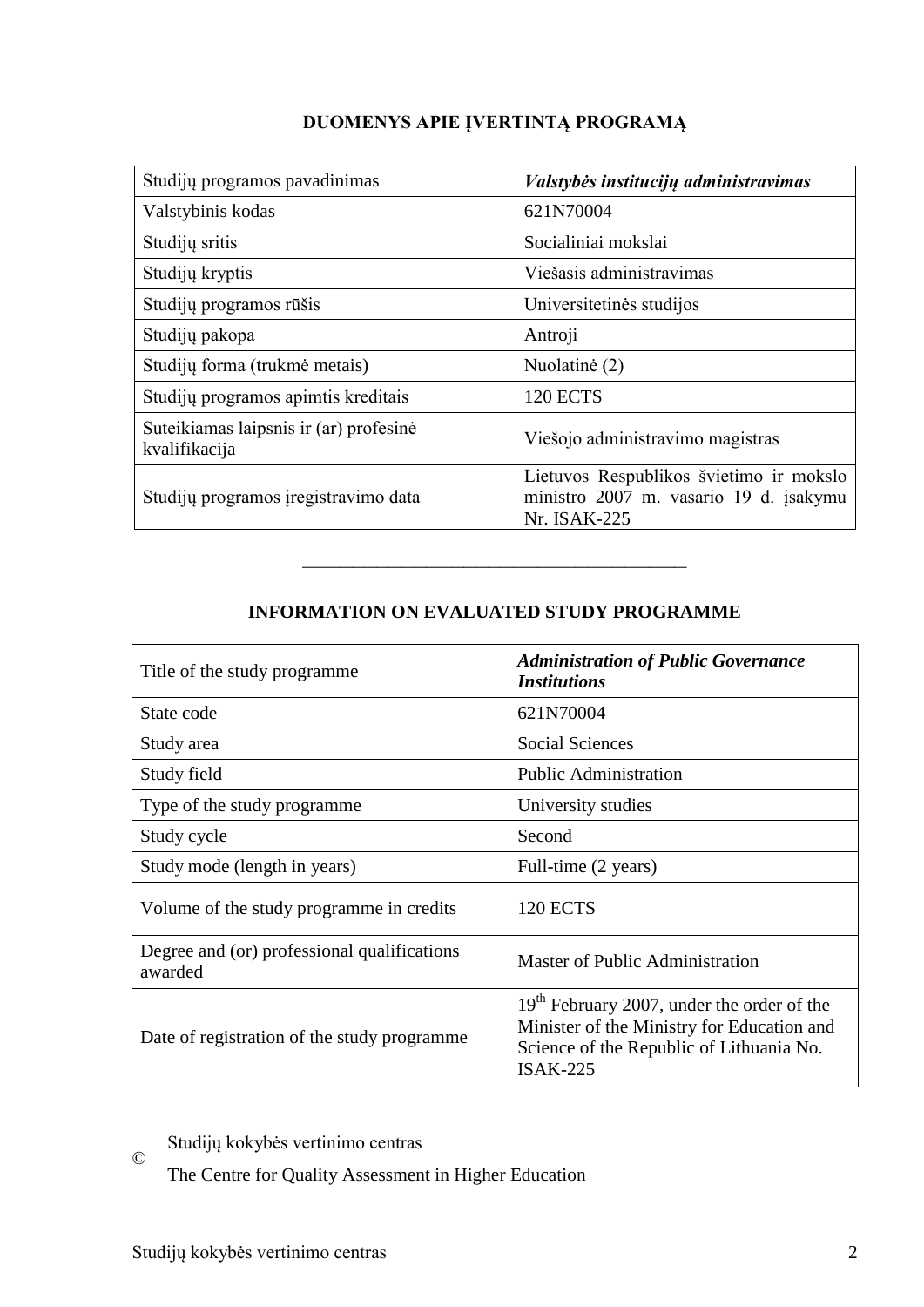| 1.3. Background of the HEI/Faculty/Study field/Additional information5 |  |
|------------------------------------------------------------------------|--|
|                                                                        |  |
|                                                                        |  |
|                                                                        |  |
|                                                                        |  |
|                                                                        |  |
|                                                                        |  |
|                                                                        |  |
|                                                                        |  |
|                                                                        |  |
|                                                                        |  |
|                                                                        |  |

# **CONTENTS**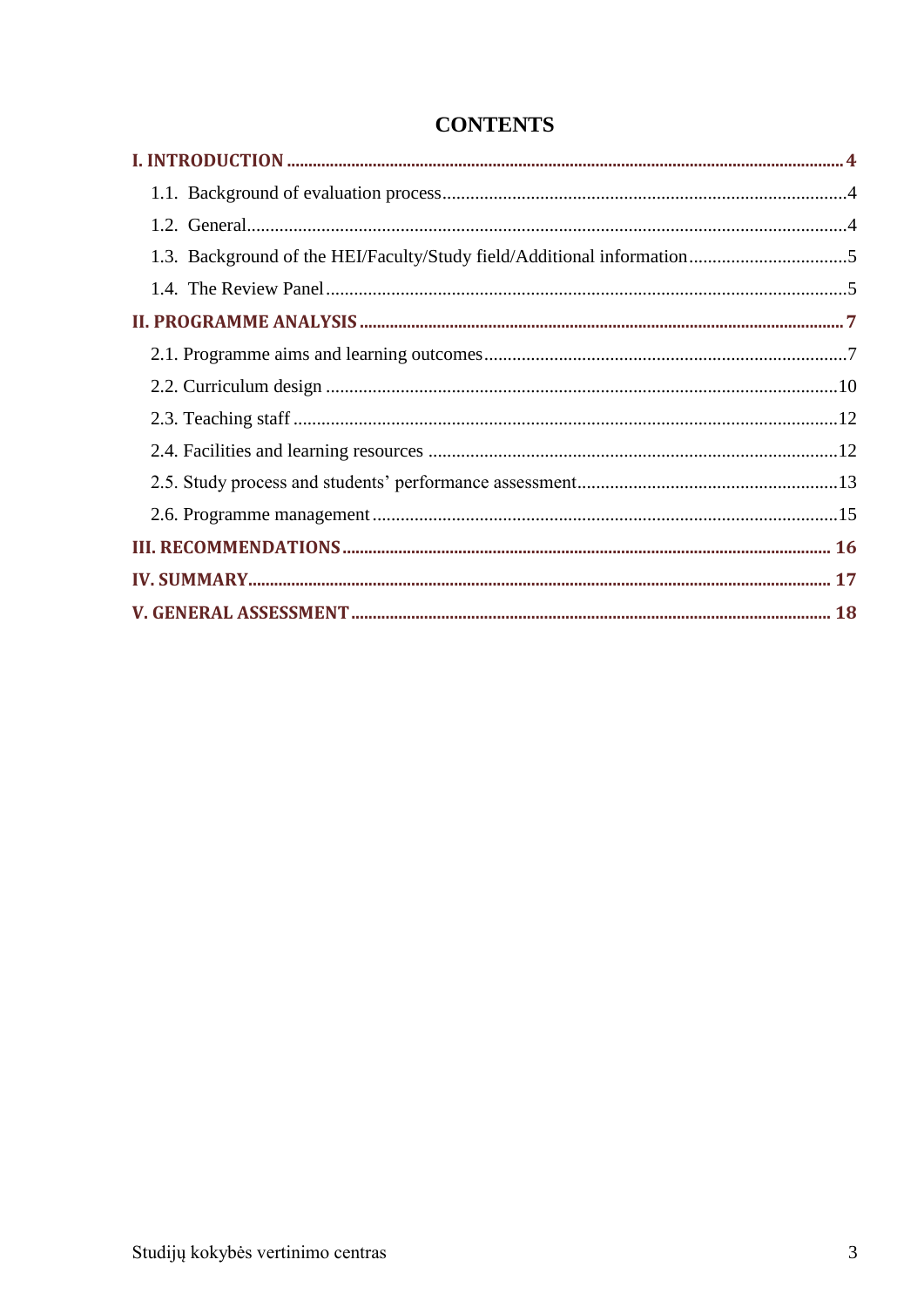#### <span id="page-3-1"></span><span id="page-3-0"></span>**I. INTRODUCTION**

#### *1.1. Background of evaluation process*

This report is to give the reader the outcomes of an evaluation of a Master programme in the field of Public Administration provided by Vytautas Magnus University (hereafter, VMU) in Kaunas, Lithuania. The evaluation is primarily based on a Self-evaluation Report (hereafter, the SER) prepared by the Department and a site visit by a Review Panel on October  $21<sup>st</sup>$ , 2014.

The evaluation of on-going study programmes is based on the **Methodology for Evaluation of Higher Education Study Programmes,** approved by the Order No 1-01-162 of 20<sup>th</sup> December 2010 of the Director of the Centre for Quality Assessment in Higher Education (hereafter, SKVC). Evaluation is intended to help higher education institutions to constantly improve their study programmes and to inform the public about quality of studies.

The evaluation process consists of the main following stages: *1) self-evaluation and the Selfevaluation Report prepared by a Higher Education Institution (hereafter, the HEI); 2) a visit of the Review Panel at the higher education institution; 3) preparation of the evaluation report by the Review Panel and its publication; 4) follow-up activities.* 

On the basis of the study programme external evaluation SKVC takes a decision to accredit the study programme either for 6 years or for 3 years. If evaluation of the programme is negative such programme is not accredited.

The programme is **accredited for 6 years** if all evaluation areas were evaluated as "very good" (4 points) or "good" (3 points).

The programme is **accredited for 3 years** if none of the areas was evaluated as "unsatisfactory" (1 point) and at least one evaluation area was evaluated as "satisfactory" (2 points).

The programme **is not accredited** if at least one of evaluation areas was evaluated as "unsatisfactory" (1 point).

#### <span id="page-3-2"></span>*1.2. General*

The application documentation submitted by the HEI follows the outline recommended by SKVC. Along with the Self-evaluation Report and Annexes, the following additional documents have been provided by the HEI during the site-visit: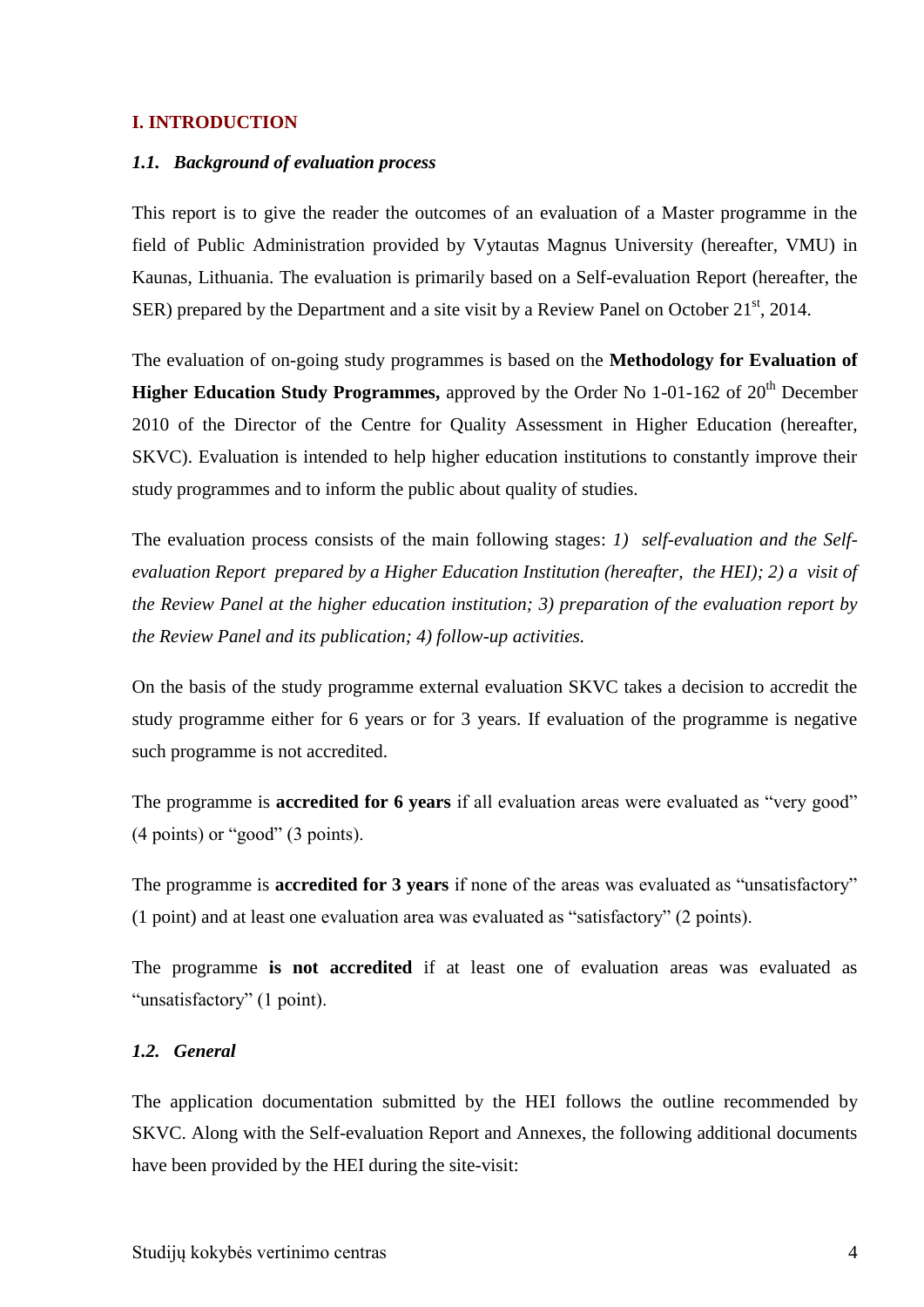| No. | Name of the document                                                     |
|-----|--------------------------------------------------------------------------|
| 1.  | Several examples of the exams of the study subjects within the programme |
| 2.  | The schedule of all the study subjects on the Master programme           |
| 3.  | Several examples of Master theses produced by students on the programme  |

### <span id="page-4-0"></span>*1.3. Background of the HEI/Faculty/Study field/Additional information*

The Master programme is a two-year programme entitled *Administration of Public Governance Institutions* and is implemented by the Department of Public Administration based within the Faculty of Political Science and Diplomacy of Vytautas Magnus University in Kaunas, Lithuania.

### <span id="page-4-1"></span>*1.4.The Review Panel*

The Review Panel was composed according to the *Description of the Review Team Member Recruitment*, approved by the Order No 1-01-151, 11/11/2011 of the Director of the Centre for Quality Assessment in Higher Education. The visit to the HEI was conducted by the Panel on  $21<sup>st</sup>$  October, 2014.

#### **1. Prof. Michiel de Vries (the Chair of the Team)**

*The Chair in Public Administration at the Radboud University of Nijmegen, the President of IASIA, the Netherlands.* 

### **2. Dr. Christine Leitner**

*Senior Advisor, Centre for Economics and Public Administration, UK , Advisor Ministry of Research, Science and Economy, Austria* 

#### **3. Assoc. Prof. Iwona Sobis**

*Associate Professor at the School of Public Administration, Gothenburg University, Sweden.*

#### **4. Assoc. Prof. Rasa Šnapštienė**

*Associate Professor at the Institute of Public Policy and Administration, Kaunas University of Technology, Lithuania.*

#### **5. Mr Lukas Borusevičius**

*Student of the Law and Management study programme at Mykolas Romeris University (first cycle studies), Lithuania.*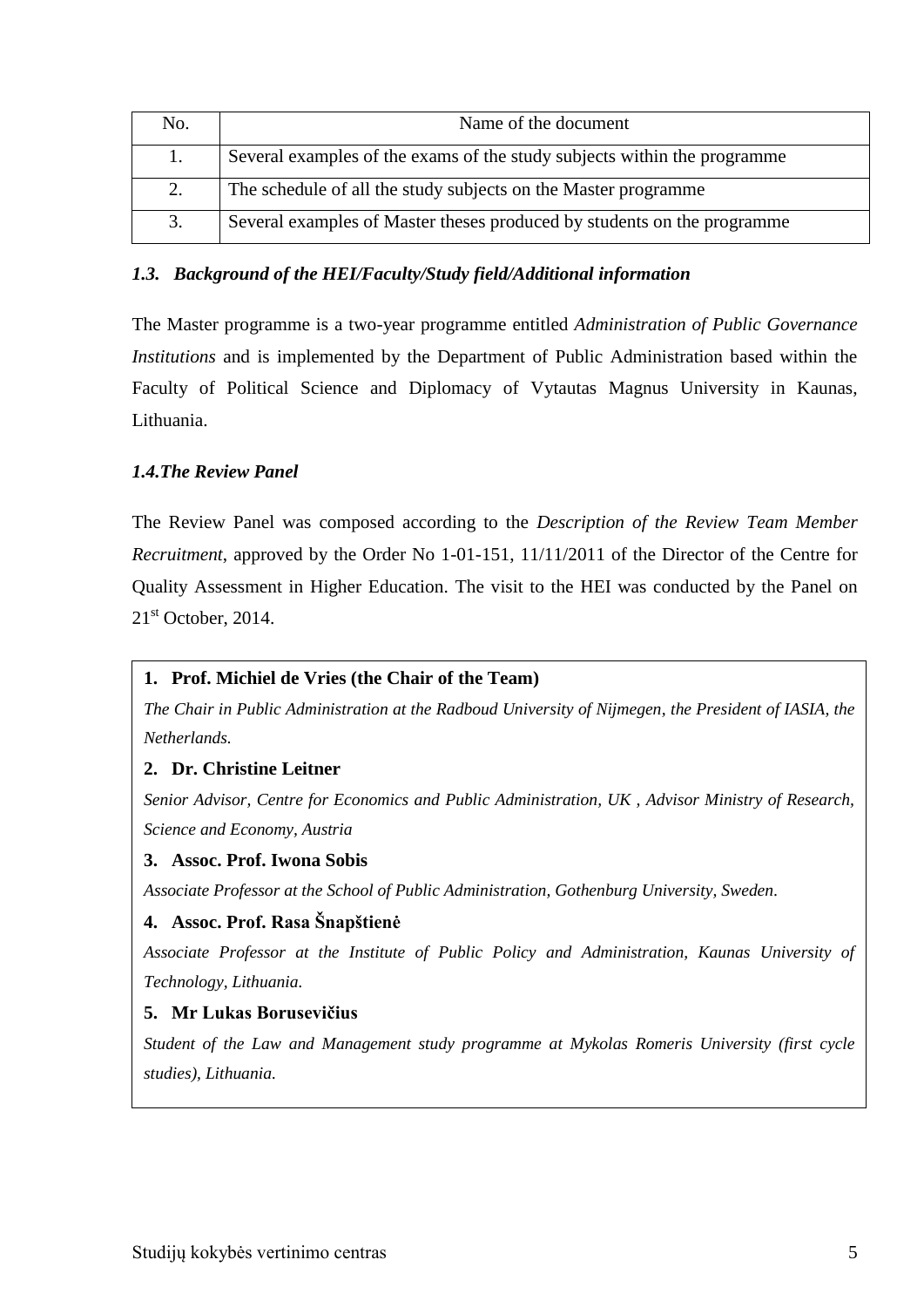The Review Panel had a busy day and talked to many stakeholders at the site visit: the Head of the Department, the Vice Dean, and the International Relations Coordinator of the Faculty. The Panel also had meetings with the administrative staff, the teaching staff, students, social partners/employers and alumni. Besides these meetings, the Review Panel also visited the University library, looked at lecture rooms and made an analysis of selected examples of exams, Master theses and student-assessments provided by the Department. The Panel members were welcomed in a hospitable way and the site visit itself was well organised by the Department, although it was unfortunate that only two students participated in the meeting with the Review Panel.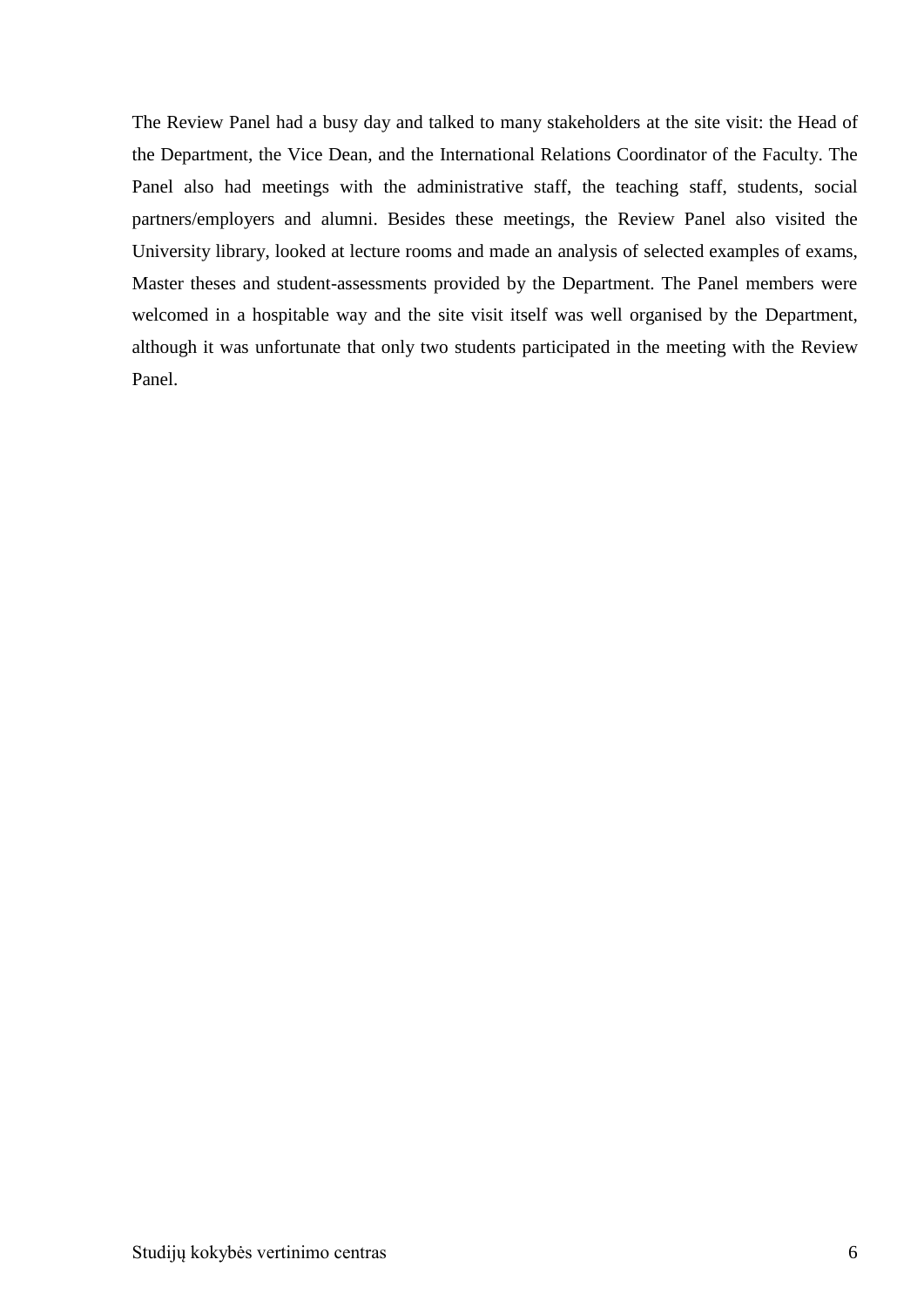#### <span id="page-6-1"></span><span id="page-6-0"></span>**II. PROGRAMME ANALYSIS**

#### *2.1. Programme aims and learning outcomes*

The Master programme under evaluation wants to be evaluated as a second cycle study programme in Public Administration. The study of Public Administration is a relatively young and interdisciplinary study. It is interdisciplinary in the sense that it is normally situated between and incorporates knowledge from Economics, Political Science, Law, and Sociology. A central feature in Public Administration is the integration of theories and outcomes of research from these four disciplines in order to understand the internal workings (organisation) and external workings (policy-making) of the public sector. Every organisation/policy area faces economic constraints, and in the public sector there are always politico-administrative relations. Its work is by definition bound by legislation and its primary function is to face the challenges posed by the dynamics in society. For these reasons knowledge of all the above mentioned disciplines is crucial for a thorough understanding of Public Administration. Public Administration integrates and applies these disciplines, especially in its research, into three areas: Public Management, Public Administration and Public Policy Making.

Another important aspect that distinguishes Public Administration from other academic disciplines is its pragmatic character. In Public Administration scholars do not just develop theories, test them and apply them in their research area for the sake of furthering scholarly knowledge (although this is important as well), but rather apply these insights to practice in order to improve the workings of the public sector, and thus advise and assist the public sector in resolving pressing societal problems. In addition, in the practice of Public Administrators, public servants need to be able to talk to a variety of stakeholders, and they have to be mediators between different actors primarily concerned with legislation, economics, and politics, as well as societal actors.

Internationally – the European Association of Public Administration Accreditation (EAPAA) and the Commission on International Accreditation of Public Administration (CIAPA) have agreed on a minimum set of subjects which each Public Administration programme should address. These subjects involve:

 The Management of Public Service Organisations, including human resource management, budgeting and financial processes, information management, new technology applications, and policy, administrative and constitutional law, effective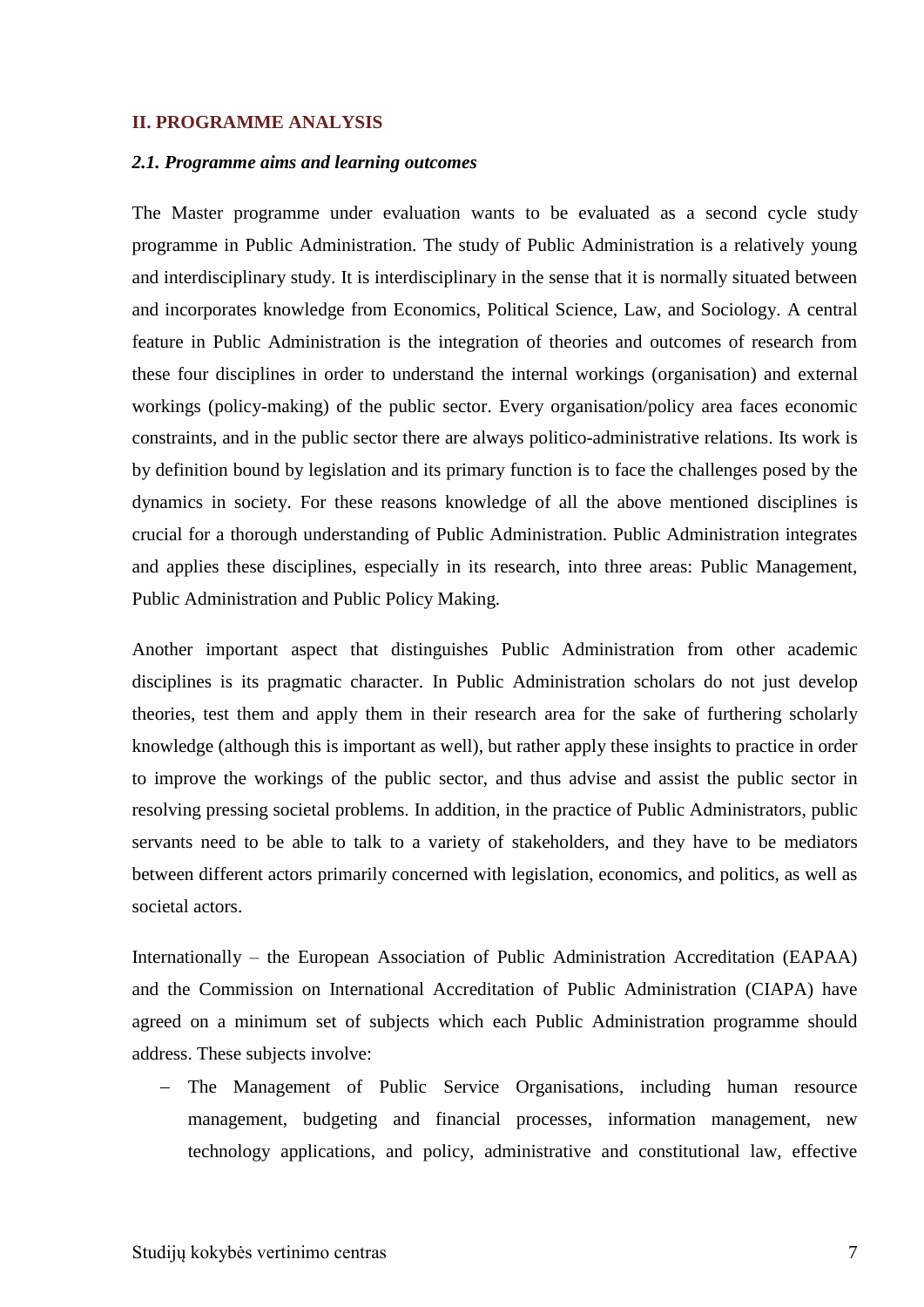communication skills, organization and management concepts and behaviour, and not for profit and private sector relationships and grant management;

- Improvement of Public Sector Processes, including the development of high performing organisations, management of networks and partnerships, the delivery of public goods and services, management of projects and contracts, supporting workforce diversity, and motivation and design of public sector organisations;
- Leadership in the Public Sector, including creative and innovative problem solving, leading institutional and organisational transformation, conflict prevention and resolution strategies, promoting equity in service delivery, developing approaches to poverty alleviation, promoting democratic institutional development and public sector ethics;
- The Application of Quantitative and Qualitative Techniques of Analysis, including institutional and developmental economics, policy and programme formulation, analysis, implementation and evaluation, decision-making and problem-solving, and strategic planning;
- Explanation of Public Policy and the Organisational Environment, including political and legal institutions and processes, economic and social institutions and processes, historical and cultural context, the management of economic development, the implications of the "third party government", and acknowledging and reconciling cultural diversity.

The Review Panel compared these standards with the contents of the Master programme under evaluation. Based on the contents of the programme (cf. the SER) and the meeting with the programme Management Team, the Review Panel understands that the Management Team of the Master programme intends to provide a competence profile that is broad in scope and targets future local public officials, at the national, and/or European level. According to the Management Team, the teachers and the students, the idea is to educate "generalists" who will be able to apply theoretical approaches to different policy areas. Also according to the SER, the programme aims "…to prepare highly qualified public administration specialists, experts and analysts of public governance, public policy implementation and public governance institutions" (see the SER p. 6).

The actual content of the programme, however, does not reflect these objectives in their entirety since the curriculum does not cover the full scope of Public Administration subjects. This is also reflected in the mismatch between the skills requirements for Public Administration and the content offered. While the content detailed in the individual study subject descriptions is of high quality and demanding (see SER, Annex 2), the focus of the programme is mainly on public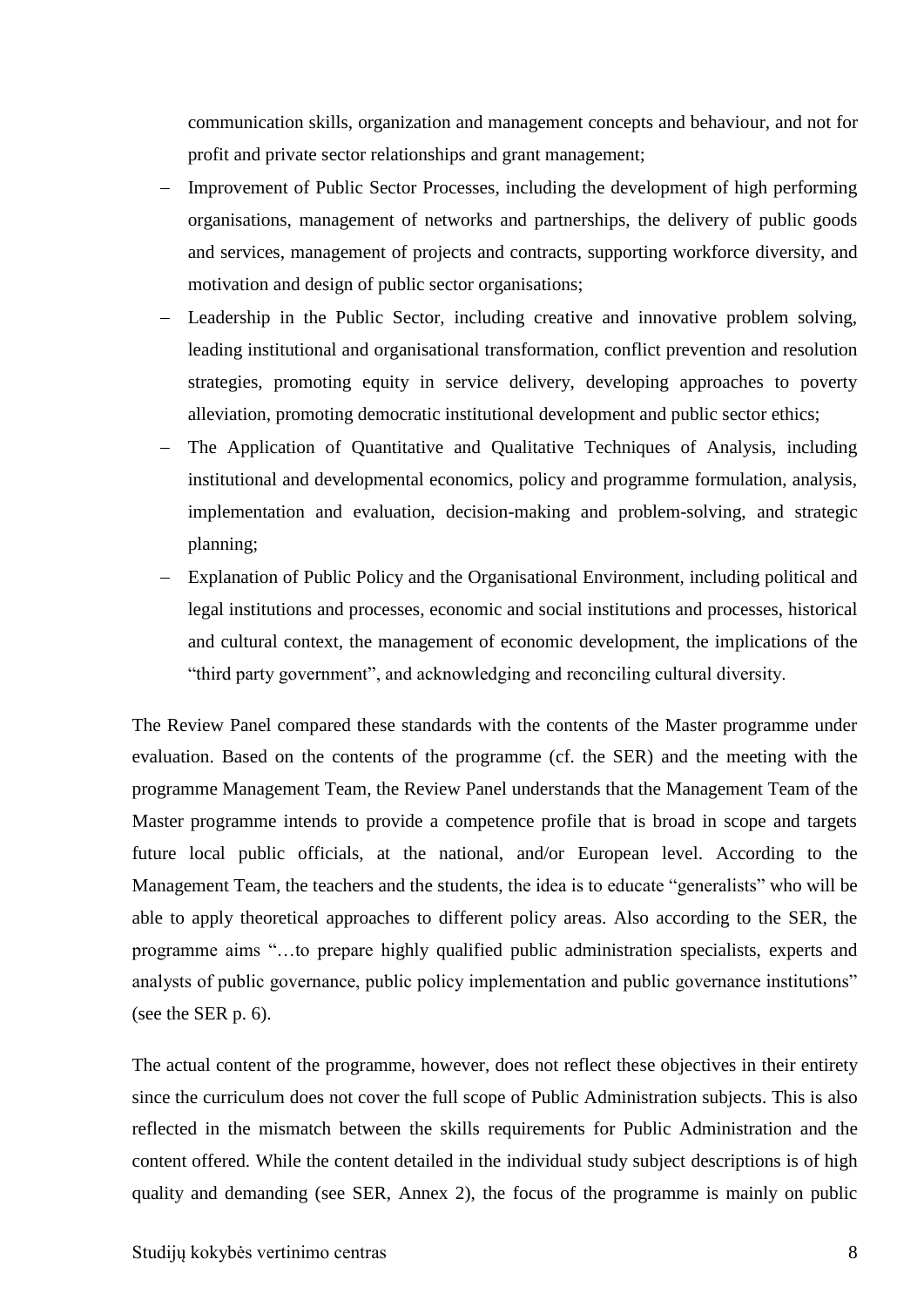policy processes and the study of theory on that subject. The curriculum lacks core Public Administration components such as leadership and management, and related skills.

Regarding the intended learning outcomes, the SER states that "After completion of the study programme, a student should…5) Be capable to independently plan, organize and perform activities of the public sector institution, introduce organisational or managerial innovations … 6) Be disposed to initiate and implement policy changes, institutional reforms, act as a leader …" (see SER p. 6) These intended learning outcomes are not sufficiently reflected in the curriculum in the view of the Panel.

In addition, as opposed to what is stated as the intended learning outcome 2) in the SER, i.e. that a student should "Be able to identify means of policy formation and implementation, to use them in practice", the programme in general lacks links to practice, and does not provide sufficient practical skills (c.f. information provided in the SER, but also the discussions at the site visit with students, alumni and social partners).

The reply of the Management Team of the programme at the site visit to these critical points was that these components form part of the individual study subjects. However, the Review Panel could not get clarity during the site visit to what extent the provided study subjects actually contain these core topics and skills (such as e.g. management and leadership) beyond what is described in the SER.

Another reason could be that it is presumed that students have followed a Bachelor on Public Administration before and if coming from a different discipline have to follow a Pre-Master programme in which these "missing" subjects are covered. However, the Review Panel talked to students and learned that even if they had a different background they did not need to follow the Pre-Master programme before entering this Master programme.

Based on the above observations and talks, the Review Panel concludes as follows: the name of the study programme does not capture the content of the curriculum since the curriculum does not cover the full scope of Public Administration subjects; there is a lack of consistency between the programme aims and the intended learning outcomes on the one hand and the type and level of studies and the name of the qualification actually offered on the other; the programme aims and the intended learning outcomes are neither based on the academic and/or professional requirements, the public needs and the needs of the labour marked to the extent required by international nor do they fully comply with the international standards for Public Administration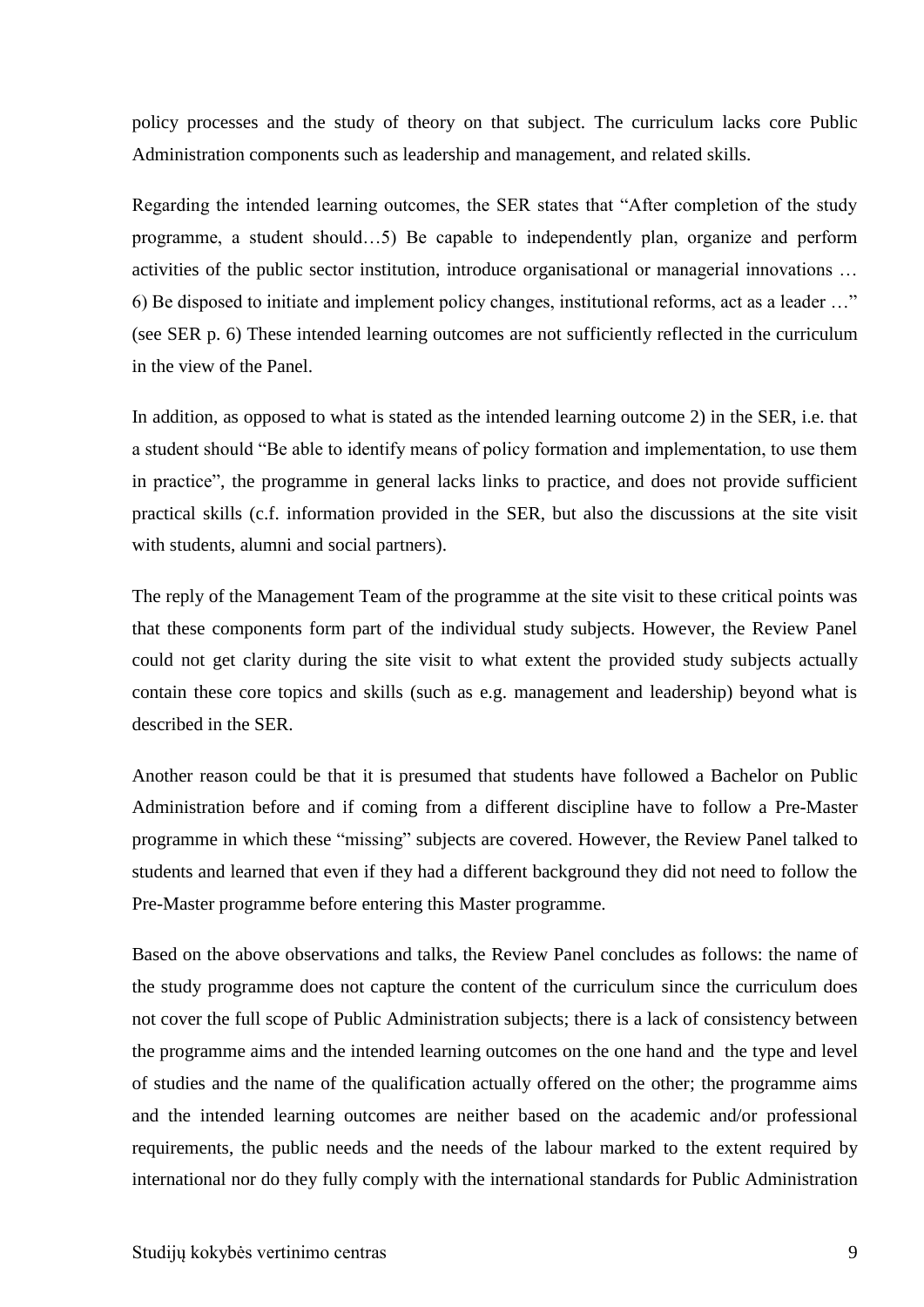programmes (as described above on p. 7.). They may be well-defined and clearly written down in the SER, but reality is different.

Therefore, the Review Panel recommends to rethink the content of the programme to bring it in line with international standards on what a programme in Public Administration entails, or change the name of the programme into a *Public Policy* (and hence change the study field to Political Sciences), because that is, in the view of the Review Panel, what the programme at present actually is.

Because the Master programme in *Administration of Public Governance Institutions* focuses mainly on public policy, the score for evaluation area "Programme aims and learning outcomes" should be '2', as the programme Management Team needs to make the necessary improvements to ensure that the study subjects provided in the programme are consistent with the scope of the content required for this type and level of studies. This means that the content needs to fully reflect the achievements in the discipline of Public Administration. As mentioned above, in the opinion of the Review Panel, in its present design, the curriculum rather corresponds to a Master in Public Policy than to a Master in Public Administration. The programme in its present form could – in the opinion of the Review Panel – be evaluated as "good" (i.e. a score  $3'$  on this criterion), if it was presented under a different title (and hence in a different study field, namely Political Sciences).

#### <span id="page-9-0"></span>*2.2. Curriculum design*

As to the curriculum design, it does meet the legal requirements<sup>1</sup> as it is a two-year programme with in total 120 ECTS: 60 ECTS are from the compulsory study field subjects (the legal requirement is not less than 60 ECTS), 18 ECTS are prescribed to free electives (the legal requirement is not more than 30 ECTS), 6 ECTS are prescribed to Research Paper 1, 6 ECTS – to Research Paper 2 and 30 ECTS – to the Master Thesis (the legal requirement is not less than 30 ECTS). It is seen as positive that all study subjects are of the same size, 6 ECTS, 30 ECTS per semester, with 30 ECTS for the Master thesis to be written during the fourth semester. The Review Panel evaluated it as one of the strengths of the programme.

In the Master programme of *Administration of Public Governance Institutions*, students are expected to write three papers:

1

<sup>&</sup>lt;sup>1</sup> Order of the Minister for Education and Science of the Republic of Lithuania, namely "General Requirements of Master Degree Study Programmes".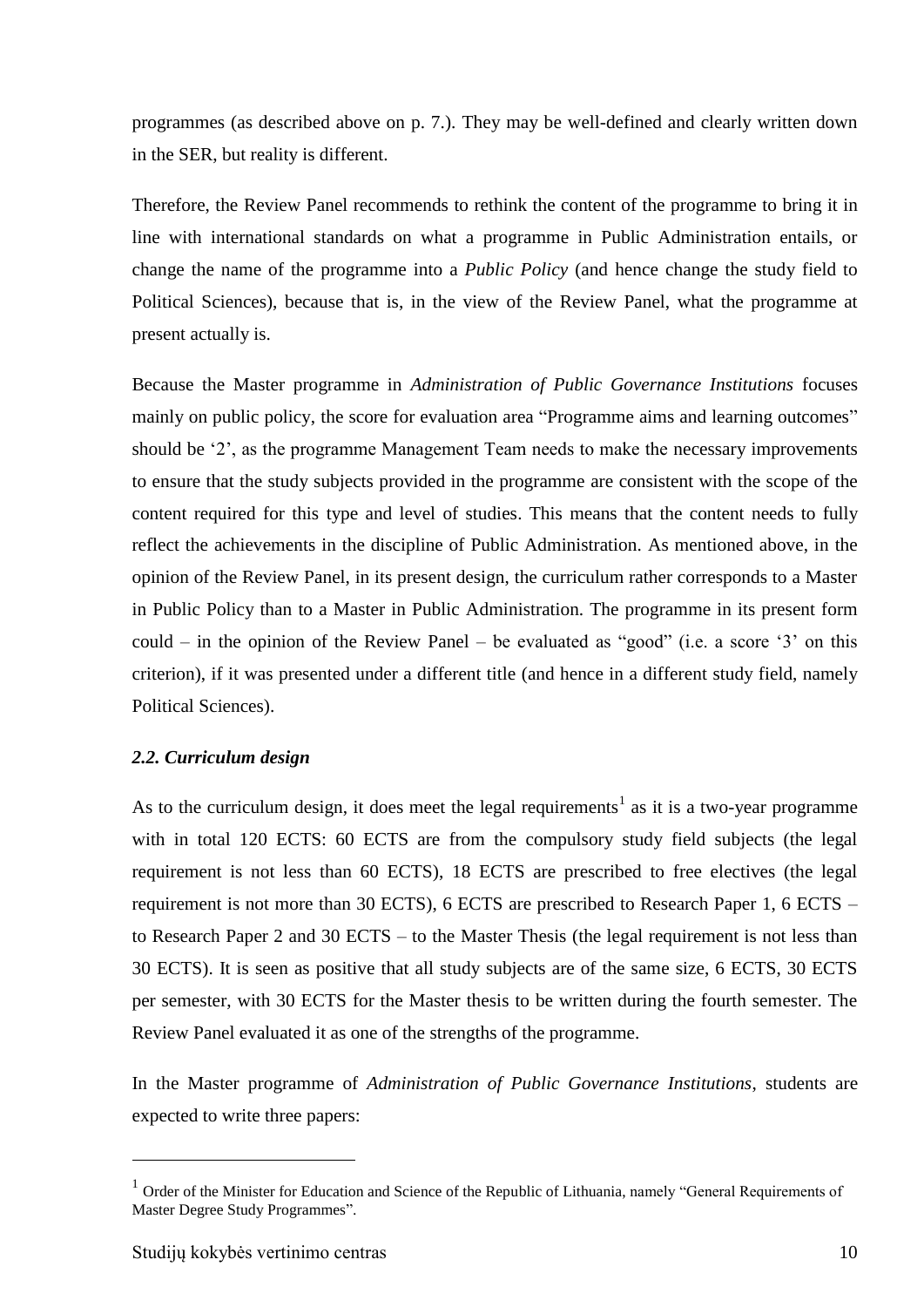- Research Paper No 1 (6 ECTS);
- Research Paper No 2 (6 ECTS);
- Master Thesis (it is not a separate study subject, 30 ECTS).

The Review Panel noticed that none of the mentioned courses has a syllabus or description. Hence the specific intended learning outcomes for the research papers and the Master theses are unknown. Furthermore, the Review Panel noticed that the sequence is not consistent, as the study subject in research methods is found at the end of the programme in the third semester, while the research papers have to be written in the first two semesters. It would have been more logical to reverse this sequence, i.e. first the study subject on research methods and afterwards the research papers.

In addition, the Review Panel understands that all stakeholders would welcome more practical skills and better preparation of the students for the labour market. That could be accomplished by, among others, an internship and guest-lectures by practitioners. Although alumni and potential employers told the Review Panel that they would be willing to do so, guest lecturers appeared to be rare and, if organized, took place outside the regular schedule, and were not aimed at students in this programme, but were offered for all students at the University. Furthermore, the Review Panel regrets that there is no possibility to get practical experience through an internship, of which especially students who do not work would benefit.

Little or no use is made of the alumni network to establish better links to practice. The SER mentions in this regard that the students' feedback points to a lack of practical skills and links to practitioners which they consider relevant for their jobs/careers in the public sector. Regarding this point, the teachers could make more use of examples from practice in Lithuania and offer contacts with and involve practitioners (e.g. through excursions, study visits, regular talks/chats on current topics).

In this context, the programme would also benefit from further internationalization. This could be accomplished through the introduction of classes in English by guest lecturers (from academia and practice, potentially using online lectures/courses to address the budget constraints mentioned in the SER), but also through a wider use of international case studies and experiences in the existing study subjects (which has been done to some extent following the last external evaluation). A review of the teaching methods and curriculum design might be beneficial. From the descriptions in Annex 2 of the SER the teaching methods appear to be rather traditional.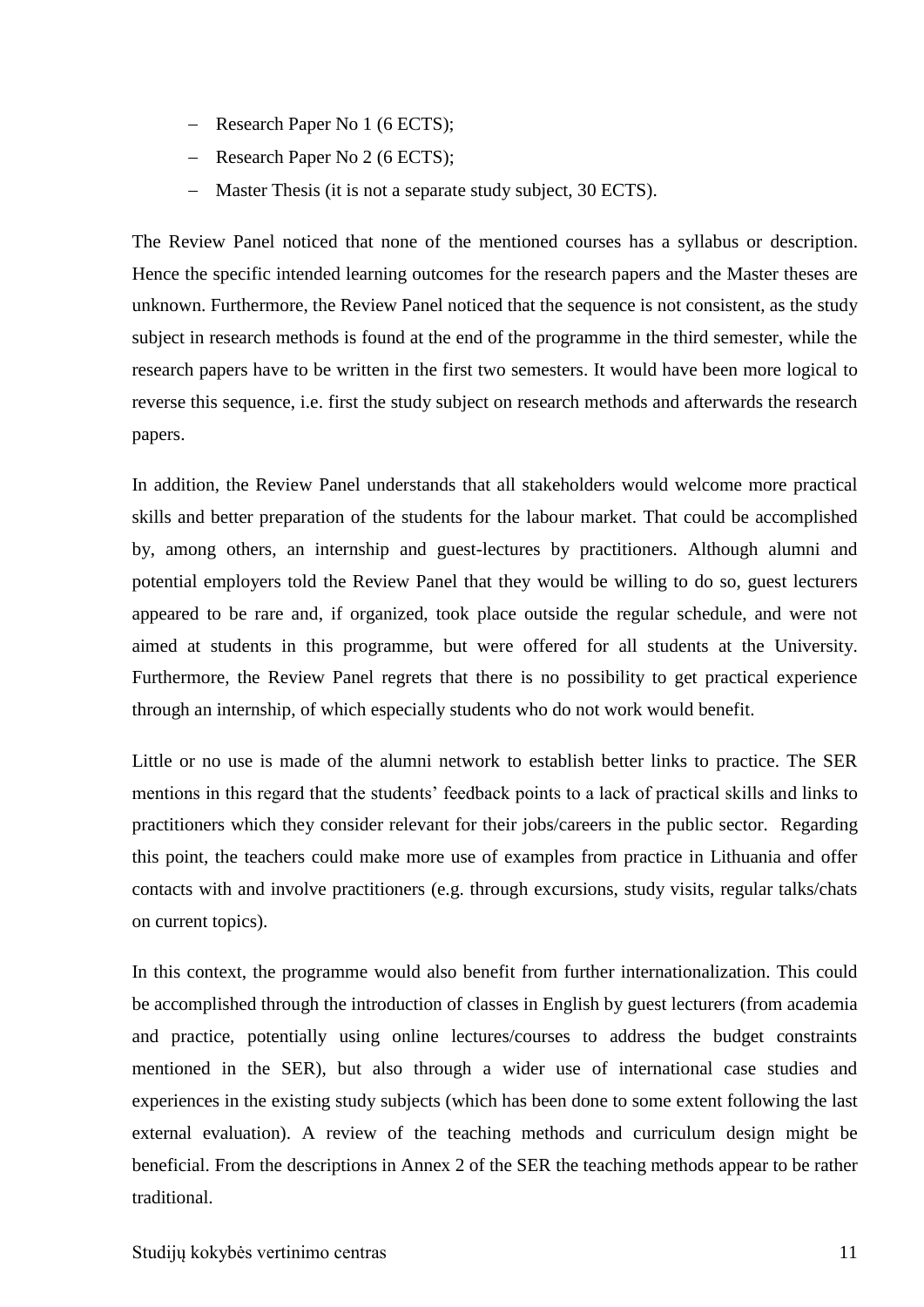Although the Review Panel has recommendations to improve the programme, and although – as mentioned under the previous evaluation area – the contents do not suffice for a curriculum in Public Administration, the curriculum design as such is good. Therefore, the score for this evaluation area should be '3'.

#### <span id="page-11-0"></span>*2.3. Teaching staff*

The Review Panel received information on the requirements (including the legal requirements) for the academic teaching staff, regarding the qualifications of the teachers – not less than 80% of all study subjects teachers must have a PhD, their experience in teaching (which needs to be extensive), and their scholarly research (which has to have resulted in output in Lithuanian and international journals in Public Administration). In the Review Panel's opinion, these criteria are very good. The teachers made an impression that they are competent and committed. The programme has a qualified and interdisciplinary teaching staff: The Review Panel received the resumes of the teaching staff showing that they have a PhD degree, have extensive experience, either internationally or in practice of Public Administration and that they publish, although the resumes do not always reveal publications in international ISI journals (cf. the SER). Teaching staff are encouraged to do research and are involved in a variety of research activities. According to the discussions with the teachers at the site visit, not all of them have practical experience in Public Administration and/or involve practitioners in their study subjects, but they did express interest in doing so in the future. Regarding teaching methods and mandatory readings, practices differ among the study subjects and it mostly depends on the teachers. According to the students' opinions, some lecturers are especially appreciated, because they use innovative teaching methods, they encourage students to be more involved in the study process, and they stimulate students to think critically by using scientific literature combined with more concrete tasks. They also use a broad range of English literature in their study subjects.

The Review Panel concludes that the programme has a very competent staff for the provision of the programme. The score for this evaluation area should be therefore '4'.

#### <span id="page-11-1"></span>*2.4. Facilities and learning resources*

The main building where lectures are given and the library are well equipped and are currently undergoing a further development. The Review Panel visited good teaching facilities with lecturing rooms having the needed facilities in terms of computers, projectors, and blackboard, access to the Internet. Furthermore, students have easy access to Wi-Fi in all the buildings of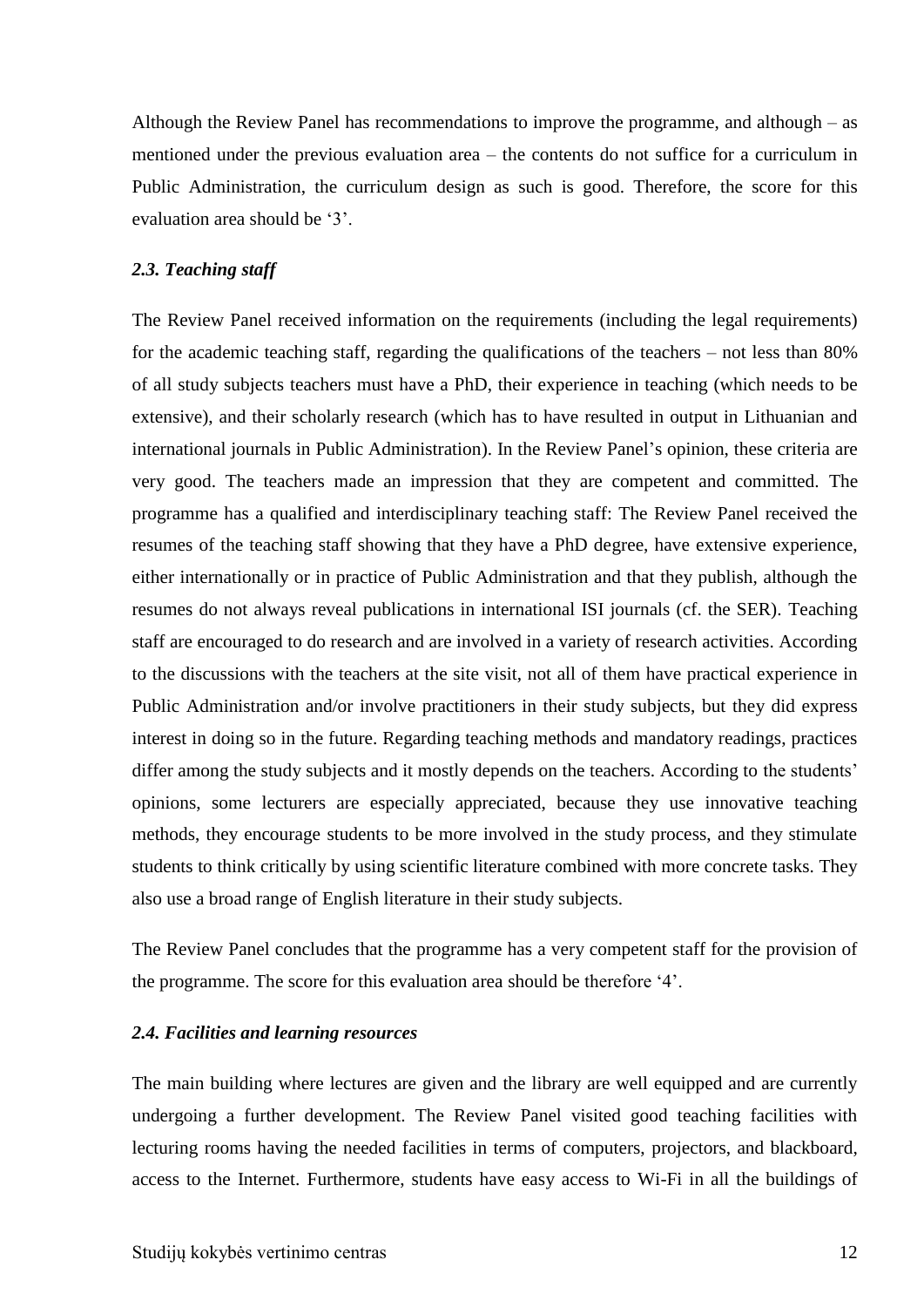VMU. The buildings are located in different places in Kaunas, but in a relatively close proximity to each other. According to the SER, several computer classes (at S. Daukanto St. 28 and K. Donelaičio St. 52) with in total 70 workplaces are available for the seminars in specific study subjects. Also the library is well-equipped, as it subscribes to full text online licensed databases, and offers e-books and e-journals, which are available for the university community via Internet.

The facilities, equipment and learning resources are therefore adequate. New library facilities will be opened at the end of this year. They will provide additional work space for students. The Review Panel noted that according to discussions with staff the trend is towards the use of ebooks and e-journals. Reading and teaching materials as well as other course information is usually provided on Moodle. The individual work space for teaching staff is limited.

Given the new developments and what the Review Panel learned during the site visit, the conclusion is that the facilities are very good and the score for this evaluation area should be '4'.

#### <span id="page-12-0"></span>*2.5. Study process and students' performance assessment*

In the Review Panel's point of view, the way this Master programme deals with this criterion is a matter of serious concern. The SER gives an overview of grades the students receive, which reveals very high grades, namely on average 9.23 on a scale from 0-10 in 2013. This is extremely high. It could of course be caused by extreme excellence of the students, but the Panel is not convinced that this is the case.

The Review Panel discussed this issue with staff and students and checked the exam questions, as well as the level of analysis in the Master theses, especially those Master theses rewarded with the highest score possible, namely 10.

The students told the Panel that they had to study on average only two hours a day, less than 10 hours a week, which is indicative for a very light study load. When the Panel asked them how that is possible given the enormous amount of literature mentioned as required reading in the descriptions of the study subjects, it proved that only a small part of that literature actually needs to be read and studied.

The Review Panel also investigated a sample of examinations of various study subjects provided by the Management Team during the site visit. It proved that hardly any questions were asked about students' knowledge of theories, about theoretical or practical explanations, or about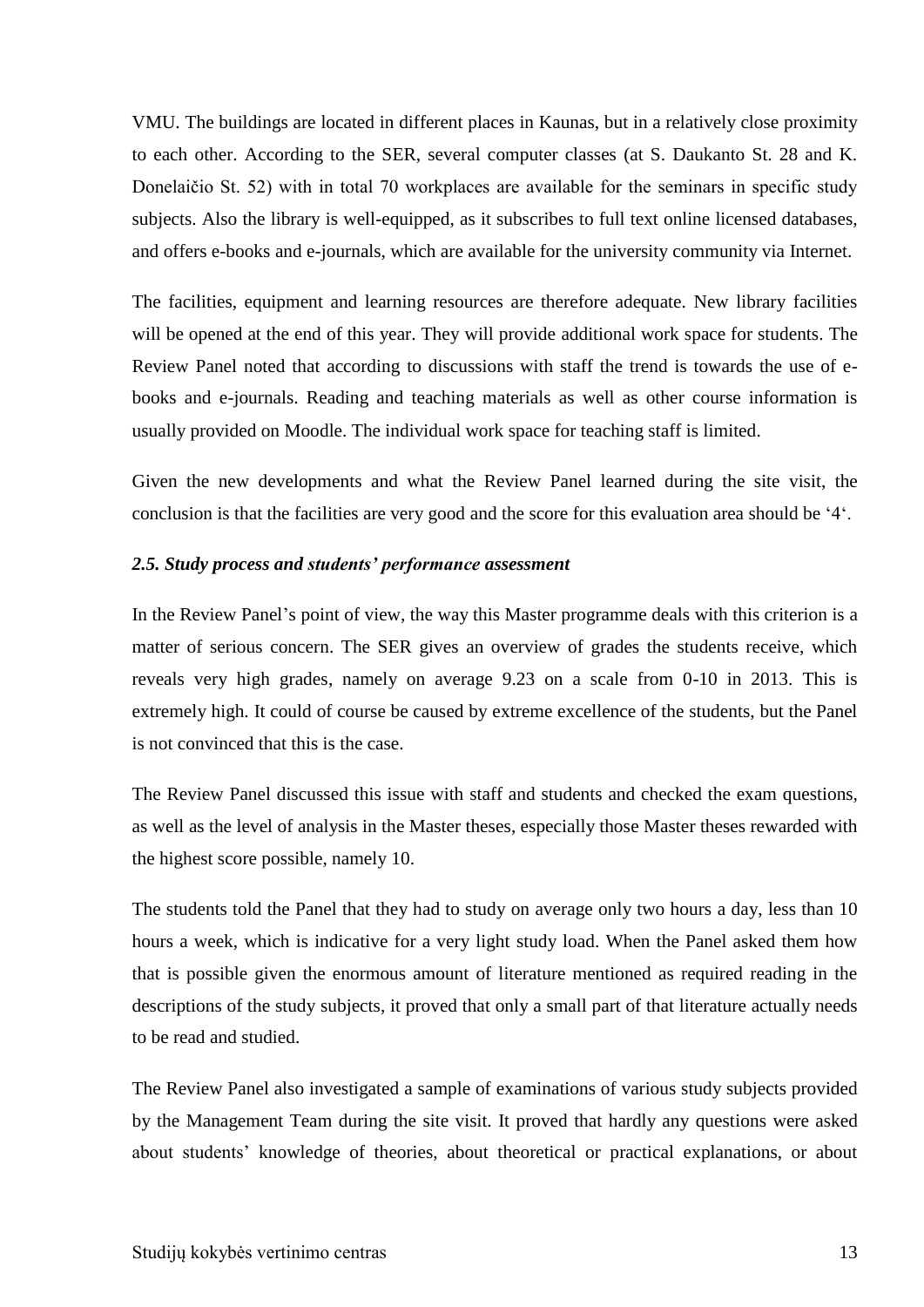critical analyses, and that most questions were descriptive, asking, for instance, about who is responsible for something, or in which countries something is the case.

A riposte could be that the Panel had a look at only a part of the examinations. However, these were the examinations provided to the Panel as a sample by the programme Management Team. Therefore, the Panel could expect these examinations to be exemplary. The Review Panel has to conclude that the level of questioning in examinations does not fulfil the minimum standards.

Also the level of analysis as shown in the Master theses – even in those graded with  $10$  – were below the Panel's expectations. When quantitative research was done, only descriptive graphs were provided and any bivariate or multivariate analysis was absent. When qualitative analyses were done, the use of international articles and books remained minimal. The level of the Master theses did not exceed what is normally seen in Bachelor theses.

The assessment system of students' performance may be clear on paper, but it is not in reality and needs to be improved. The Review Panel therefore has to conclude that the assessment system of students' performance is a matter of concern and that the organisation of the study process cannot ensure an adequate provision of the programme and the achievement of the intended learning outcomes (these are two important sub-criteria of a total of 7 in this evaluation area), because the grading of students in this programme is inflated. The programme does not challenge the students enough, and therefore there are doubts whether students really achieve the learning outcomes as intended.

As to another sub-criterion – the admission requirements – this was already addressed under evaluation area 1 – Programme aims and learning outcomes. There it became clear to the Panel that on paper the admission requirements may be well-founded, such as the requirement to have to follow the Pre-Master programme in case the student has a Bachelor in a different discipline*,* but the site visit revealed that the admission requirements do not correspond to the practice, as the Panel talked to students who had a very different background, and were nonetheless not obliged to follow the Pre-Master programme.

Given the above, the score for this evaluation area should be '2'. Attention should be paid to the fact that it is a very weak 2, since the shortcomings are quite significant, but the Review Panel would like to give the programme Management Team the opportunity to upgrade the performance assessment of students.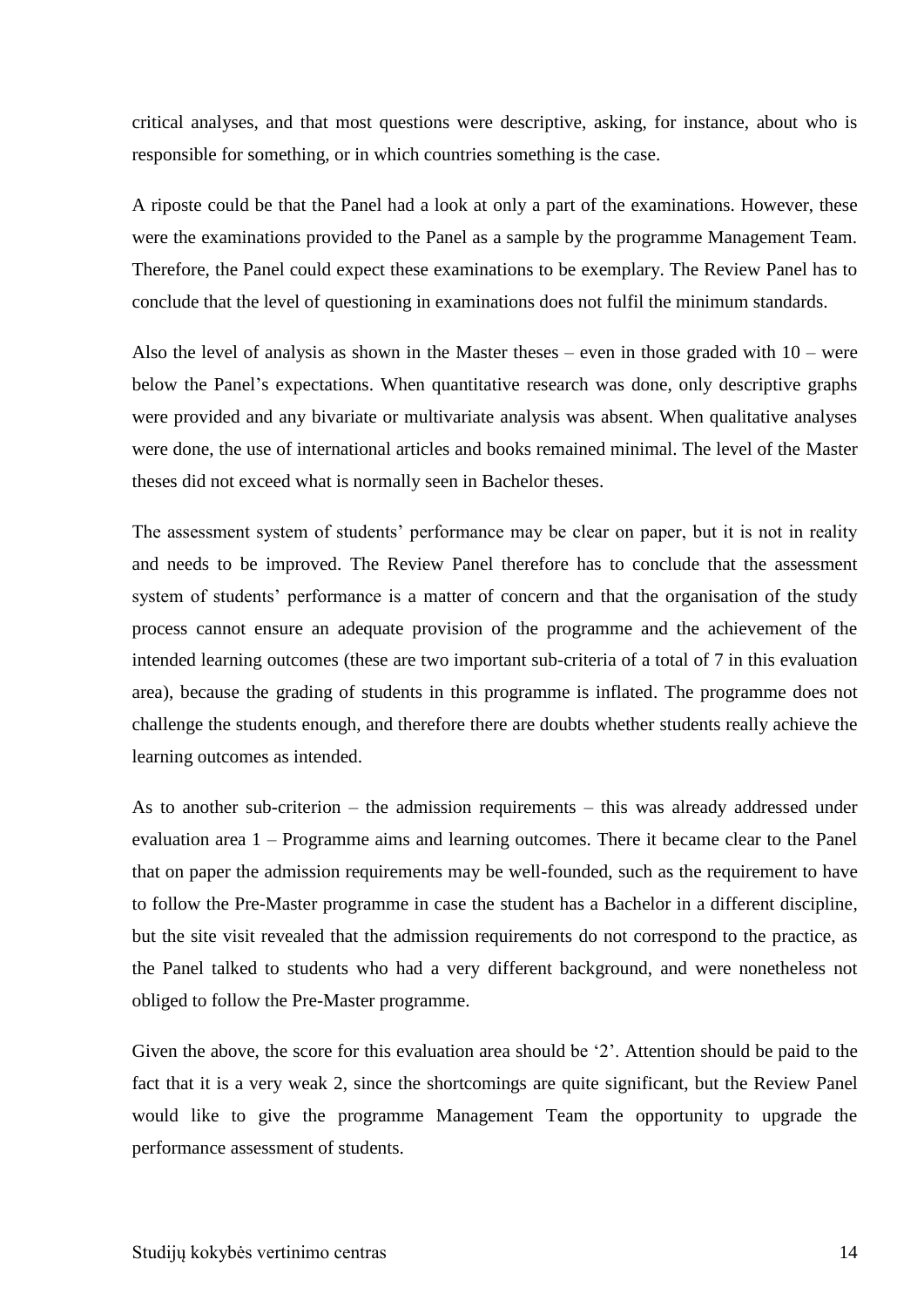#### <span id="page-14-0"></span>*2.6. Programme management*

As to the formal criteria for the management of the programme (i.e. the clear allocation of responsibilities, the collection and analysis of information and data about the implementation of the programme, the use of evaluations to improve the programme, and the involvement of stakeholders), information provided in the SER suggests that these are adequate.

The Panel noticed that the Department in which the Master programme is implemented has a new Head in function for only two months at the time of the site visit. This implies that some coordination issues are still likely to be solved.

The Review Panel nevertheless would like to point out a few challenges: the first challenge is found in balancing gender-relations among the staff-members. Not only are female lecturers a minority, the Panel observed during the site visit a masculine dominance when answering questions, with the female-staff hardly getting the opportunity to express their opinions. The second challenge is to improve the communication between the Faculty personnel, the personnel of the Master programme, the management of the Department and the teaching staff. The third challenge is that too little has been done until now to develop good relations with the students, social partners and alumni in order to involve them in the Master programme. Although the SER claims to have a system in place (see the SER p. 28), in reality a structured mechanism to collect feedback from students, alumni and social partners is lacking, despite the interest that has been demonstrated by them during the site visit. The students are not informed about what happens with their feedback and social partners seem to be consulted only on an ad hoc basis.

Because the Review Panel wants to give the new Head of Department the opportunity to improve on these aspects of management, and the management on paper seems adequate, the score for this evaluation area should be '3'.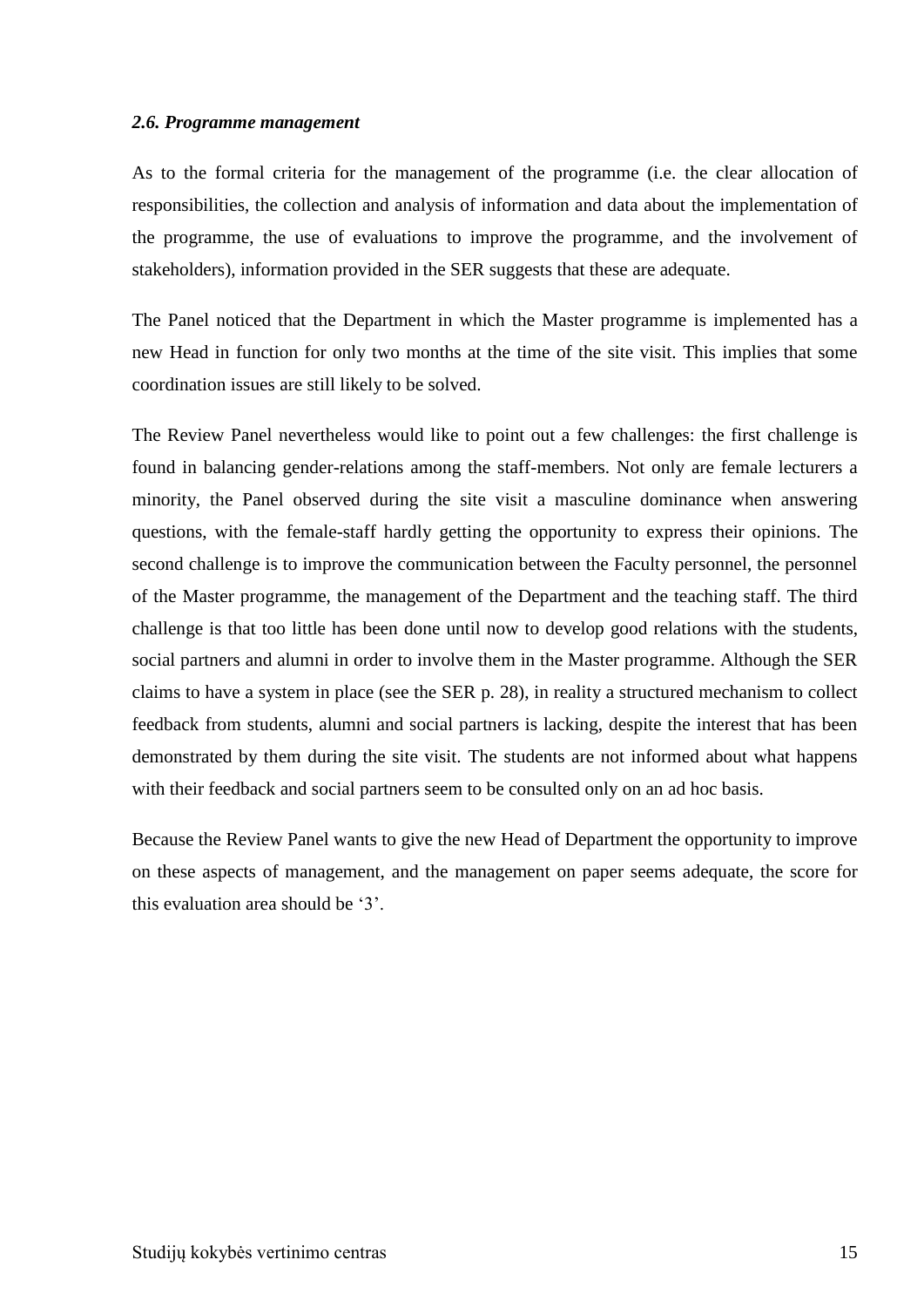#### <span id="page-15-0"></span>**III. RECOMMENDATIONS**

- 1. Either modify the content of the programme so that it provides the full range of the minimum requirements of a Master programme in Public Administration (as described in section II. 2.1), or change the name of the programme in *Public Policy* (and hence the study field to Political Sciences).
- 2. Rethink the sequence in which different study subjects are taught. Especially the current position of Research Methods study subject is not consistent.
- 3. Invite more guest lecturers international scholars, as well as practitioners to teach or be actively involved in the study subjects. This would be beneficial with regard to a better preparation of students to the labour market.
- 4. Rethink whether an internship is possible on the programme, preferably in combination with the Master thesis.
- 5. Add more skills training to the programme (see comments in section II.2.1), not just in writing papers and making presentations, but also other skills (such as on management and leadership).
- 6. Make the programme more demanding by giving more attention to students' theoretical knowledge, their analytical skills and critical capacities during examinations and by requiring them to conduct more advanced analyses in Master theses.
- 7. Management should make efforts to improve the communication between all stakeholders and try to establish gender balance among staff.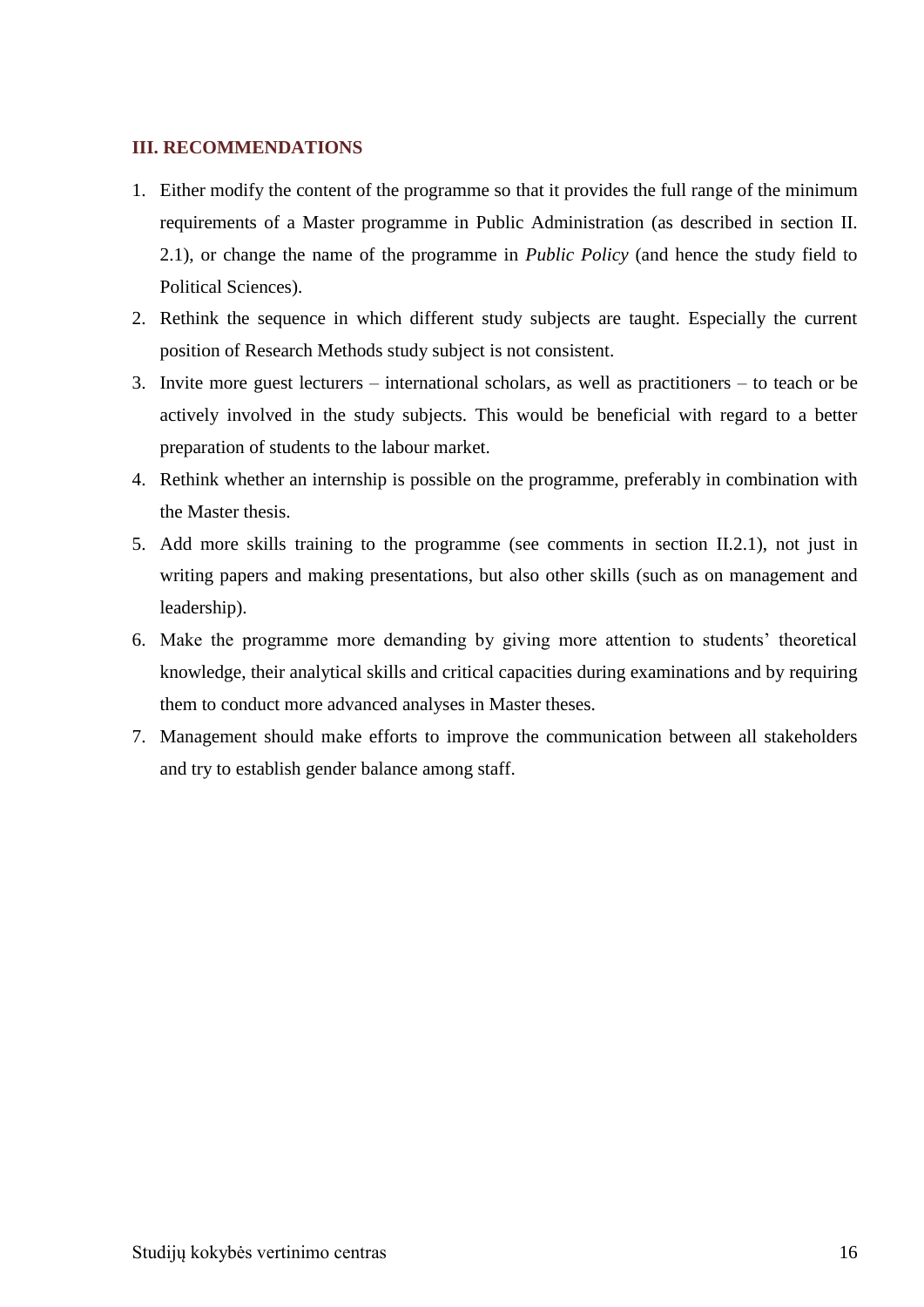#### <span id="page-16-0"></span>**IV. SUMMARY**

The Review Panel has evaluated the Master programme on *Administration of Public Governance Institutions* which is implemented by the Department of Public Administration at the Faculty of Political Science and Diplomacy of Vytautas Magnus University in Kaunas, Lithuania and the sections above provide the main observations and conclusions of the Review Panel.

The main problems lie in the content of the study programme which does not match with the name of the programme and in the assessment of students as reflected in the grading. As to the first point, if the programme should be evaluated as a Public Administration study programme and an international Panel has been invited to conduct the evaluation, it is to be expected that the contents of the programme is compared to the minimum requirements of Public Administration programmes applied internationally. In this regard, the current contents of the Master on *Administration of Public Governance Institutions* does not yet comply with the full range of these minimum standards. The Review Panel rather considers this study programme as a Master programme in *Public Policy*.

As to the assessment of students' progress, the Review Panel notices grade inflation and that students are not challenged enough. The study load for students could be much higher.

<span id="page-16-1"></span>All this does present a huge challenge for the management of the programme and especially the new Head of the Department. However, given the very positive evaluation by the Review Panel of the quality of the staff, the Panel is convinced that the recommendations will be followed-up adequately in a short term.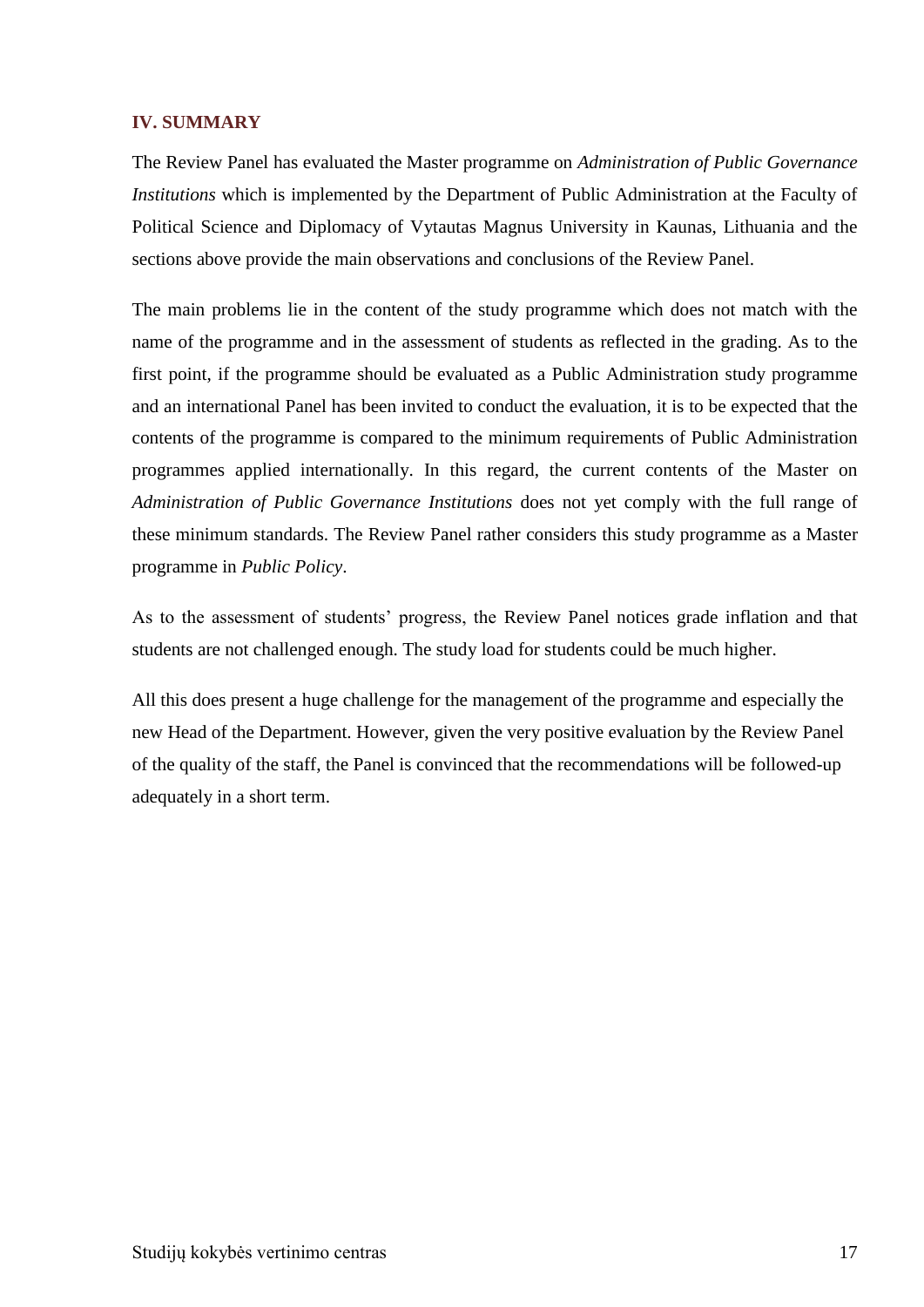## **V. GENERAL ASSESSMENT**

The study programme *Administration of Public Governance Institutions* (state code – 621N70004) at Vytautas Magnus University is given a positive evaluation.

| Study programme assessment in points by evaluation areas. |  |  |  |
|-----------------------------------------------------------|--|--|--|
|                                                           |  |  |  |

| No. | <b>Evaluation Area</b>                             | <b>Evaluation of</b><br>an area in<br>points* |
|-----|----------------------------------------------------|-----------------------------------------------|
| 1.  | Programme aims and learning outcomes               |                                               |
| 2.  | Curriculum design                                  | 3                                             |
| 3.  | Teaching staff                                     | 4                                             |
| 4.  | Facilities and learning resources                  |                                               |
| 5.  | Study process and students' performance assessment |                                               |
| 6.  | Programme management                               |                                               |
|     | <b>Total:</b>                                      | 8ا                                            |

\*1 (unsatisfactory) - there are essential shortcomings that must be eliminated;

2 (satisfactory) - meets the established minimum requirements, needs improvement;

3 (good) - the field develops systematically, has distinctive features;

4 (very good) - the field is exceptionally good.

| Grupės vadovas:<br>Team leader: | Prof. Michiel de Vries       |
|---------------------------------|------------------------------|
| Grupės nariai:                  |                              |
| Team members:                   | Dr. Christine Leitner        |
|                                 | Assoc. Prof. Iwona Sobis     |
|                                 | Assoc. Prof. Rasa Šnapštienė |
|                                 | Mr Lukas Borusevičius        |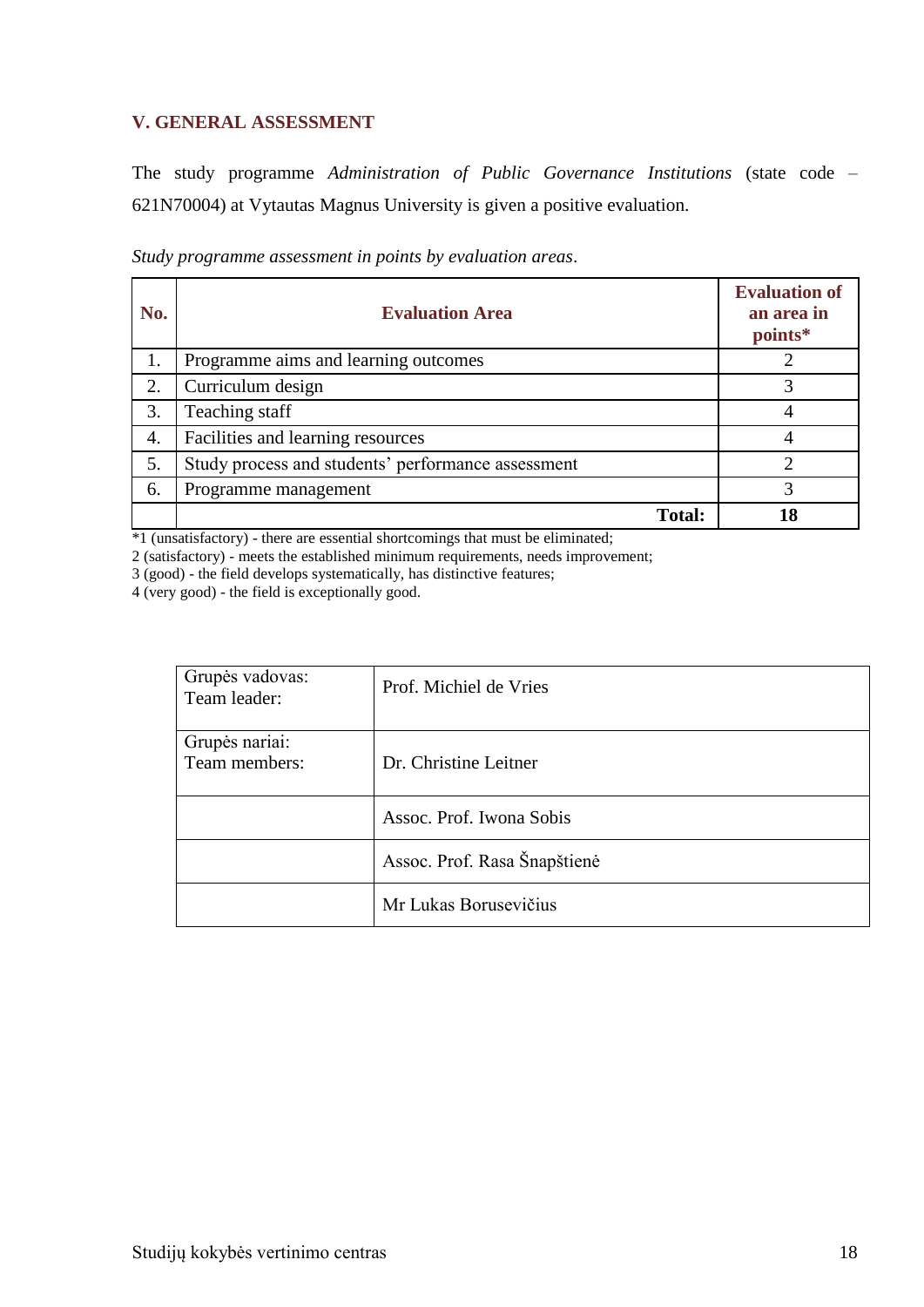### **VYTAUTO DIDŽIOJO UNIVERSITETO ANTROSIOS PAKOPOS STUDIJŲ PROGRAMOS** *VALSTYBĖS INSTITUCIJŲ ADMINISTRAVIMAS* **(VALSTYBINIS KODAS – 621N70004) 2014-12-30 EKSPERTINIO VERTINIMO IŠVADŲ NR. SV4-612 IŠRAŠAS**

<...>

#### **V. APIBENDRINAMASIS ĮVERTINIMAS**

Vytauto Didžiojo universiteto studijų programa *Valstybės institucijų administravimas* (valstybinis kodas – 621N70004) vertinama **teigiamai**.

| Eil.<br>Nr. | <b>Vertinimo sritis</b>                          | <b>Srities</b><br>įvertinimas,<br>balais* |
|-------------|--------------------------------------------------|-------------------------------------------|
| 1.          | Programos tikslai ir numatomi studijų rezultatai |                                           |
| 2.          | Programos sandara                                |                                           |
| 3.          | Personalas                                       |                                           |
| 4.          | Materialieji ištekliai                           |                                           |
| 5.          | Studijų eiga ir jos vertinimas                   | ↑                                         |
| 6.          | Programos vadyba                                 | 3                                         |
|             | Iš viso:                                         | 18                                        |

\* 1 – Nepatenkinamai (yra esminių trūkumų, kuriuos būtina pašalinti)

2 – Patenkinamai (tenkina minimalius reikalavimus, reikia tobulinti)

3 – Gerai (sistemiškai plėtojama sritis, turi savitų bruožų)

4 – Labai gerai (sritis yra išskirtinė)

<…>

#### **IV. SANTRAUKA**

Ekspertų grupė įvertino Vytauto Didžiojo universiteto Politikos mokslų fakulteto Viešojo administravimo katedroje vykdomą magistrantūros studijų programą *Valstybės institucijų administravimas.* Ankstesniuose skyriuose yra pateikiamos pagrindinės ekspertų grupės pastabos ir apibendrinimai.

Pagrindiniai ekspertų identifikuoti trūkumai yra susiję su studijų programos turiniu, kuris nedera su programos pavadinimu, ir, kaip rodo pažymiai, su studentų vertinimu. Dėl pirmojo trūkumo, jei studijų programa turėtų būti vertinama kaip viešojo administravimo krypties programa, ir jos vertinimui buvo pakviesta tarptautinė ekspertų grupė, tikimasi, kad šios programos turinys atitiks tarptautinius *Viešojo administravimo* studijų programoms keliamus minimalius reikalavimus.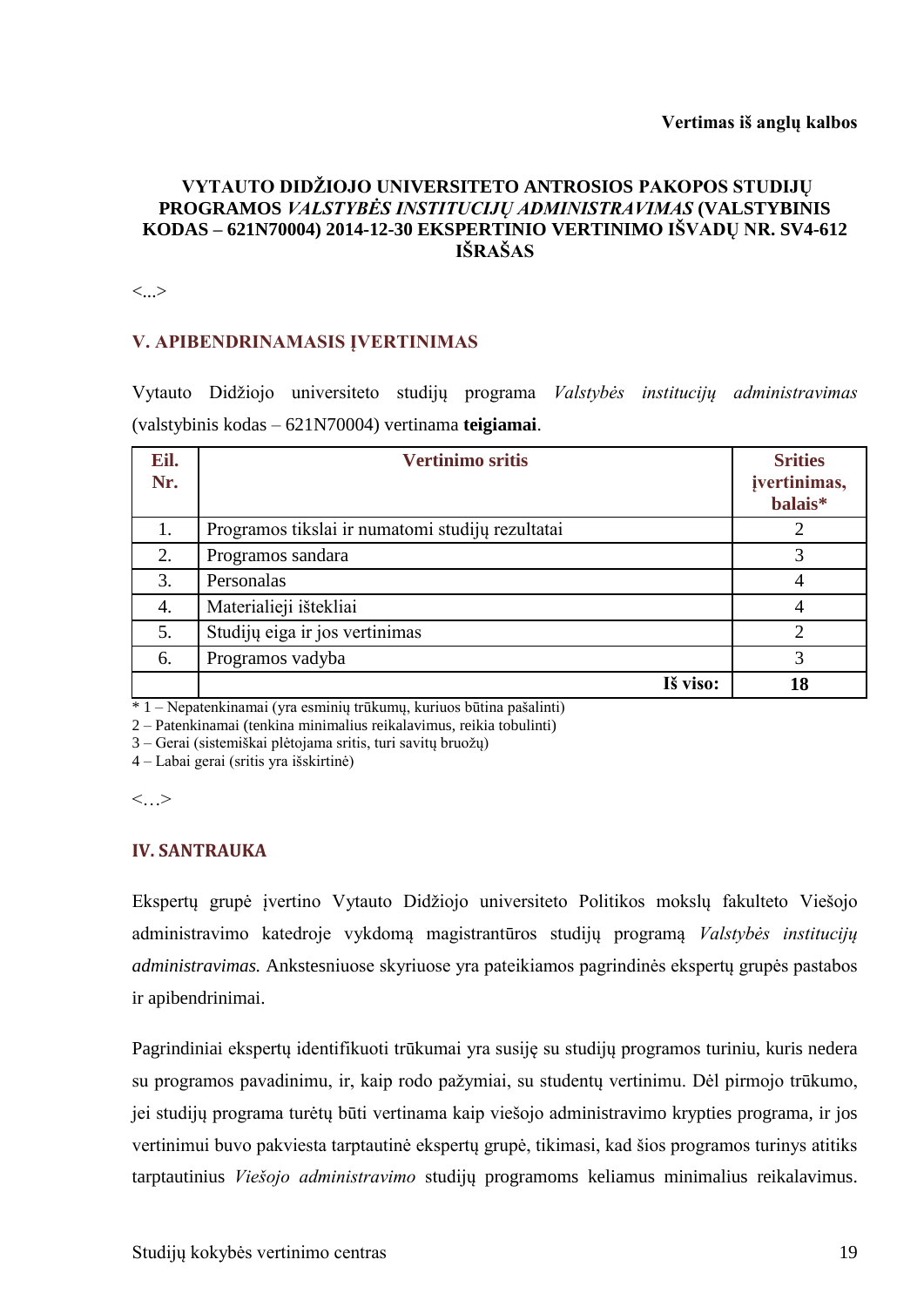Pažymėtina, kad kol kas studijų programa neatitinka visų minimalių viešojo administravimo studijų programoms keliamų reikalavimų. Ši studijų programa, ekspertų grupės nuomone, yra labiau orientuota į viešąją politiką.

Ekspertų grupė, vertindama studentų pažangą, atkreipė dėmesį, kad studentai gauna nepagrįstai aukštus įvertinimus. Atitinkamai galima daryti prielaidą, kad studentams keliami nepakankamai aukšti reikalavimai. Studentų darbo krūvis galėtų būti žymiai didesnis.

Dėl visų paminėtų studijų programos silpnybių, už programos vykdymą atsakingi asmenys, ypatingai naujasis katedros vedėjas, susiduria su dideliais iššūkiais. Vis dėlto, atsižvelgiant į tai, kad programos dėstytojų kompetencija buvo įvertinta labai gerai, ekspertų grupė yra įsitikinusi, kad jų pateiktos rekomendacijos trumpuoju laikotarpiu bus įgyvendintos tinkamai.

<…>

## **III. REKOMENDACIJOS**

- 1. Arba pakoreguoti studijų programos turinį, siekiant jo atitikimo minimaliems viešojo administravimo magistrantūros programoms keliamiems reikalavimams (kaip aprašyta išorinio vertinimo išvadų II dalies 2.1 punkte), arba pakeisti studijų programos pavadinimą iš *Valstybės institucijų administravimas* į *Viešoji politika* (atitinkamai turėtų būti pakeista ir studijų kryptis – iš viešojo administravimo į politikos mokslų).
- 2. Peržiūrėti studijų dalykų seką studijų programoje. Šiuo metu daugiausia problemų kyla dėl studijų dalyko Tyrimo metodai pozicijos studijų plane pagrįstumo.
- 3. Kviestis daugiau vizituojančio akademinio personalo užsienio mokslininkų, praktikų, kurie dėstytų arba būtų kitaip įsitraukę į studijų procesą. Tai padėtų studentus geriau parengti integravimuisi į darbo rinką.
- 4. Persvarstyti, ar šioje studijų programoje būtų įmanoma įtraukti praktiką, pageidautina derinant ją su magistro baigiamųjų darbų rengimu.
- 5. Padidinti studijų programoje ugdomų gebėjimų skaičių (žr. vertinimo išvadų II dalies 2.1 punkte pateiktas pastabas); studentams nepakanka rengti vien tik rašto darbus ir prezentacijas, reikėtų lavinti ir kitus jų įgūdžius (pavyzdžiui, vadybos ir lyderystės).
- 6. Studijų programa turėtų būti sudėtingesnė. Egzaminų metu daugiau dėmesio turėtų būti skiriama studentų teorinėms žinioms, gebėjimui analizuoti ir kritiškai mąstyti, taip pat studentai magistro baigiamuosiuose darbuose turėtų atlikti aukštesnio lygio analizę.